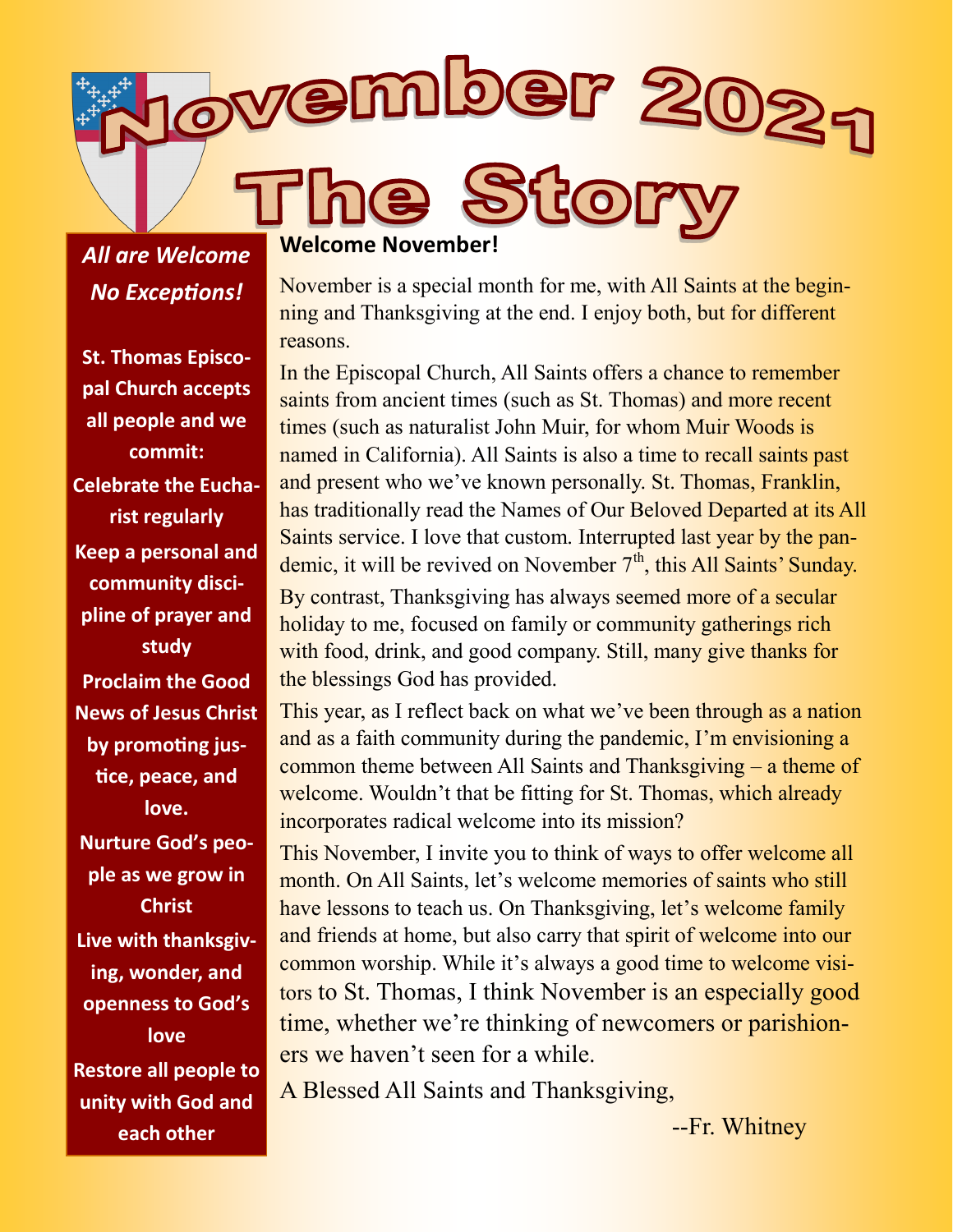### **Church Buildings for Collaborative Projects**

St. Thomas is participating in a new project through the Diocese of Indianapolis called Church Buildings for Collaborative Projects (CBCP). This project will help parishes throughout the state take inventory of their available space, identify their missions, and help them find community organizations interested in sharing that space.

Currently, St. Thomas' CBCP team is working through training sessions along with other parishes in our cohort. At an in-person training session held in St. Christopher's in Carmel, the team was invited to "meet the governor" and learn how to quickly pitch our parish, our clinic, and our mission to new people. We also considered our physical and community assets and what new missions we might be interested in pursuing.

CBCP is also being administered in partnership with Partners for Sacred Spaces and Indiana Landmarks.

Next steps for CBCP include a site visit with Partners for Sacred Spaces and getting started with the Public Value Tool, an online tool to assess the community-wide impact of our parish programs.

Father Whitney, Dave Buchholz, Joshua Craft-Rutan, and Rachel Allen are representing St. Thomas for the CBCP project. They are looking forward to sharing what they've learned so far with anyone interested in learning more.

Look for updates to follow in the coming months.

### **Clinic Patients Welcome at Free Dental Day**

Hadley Family Dentistry has made the generous offer of welcoming St. Thomas Clinic pa-



tients to its Free Dental Day from 8:00 a.m. to noon Saturday, November 13<sup>th</sup>.

The practice at 5406 S. Emerson Ave. will provide a choice of one free cleaning, filling or extraction to individuals who are without dental insurance and can't afford dental care elsewhere. Patients must be at least 18 years old. Registration will start at 7:45 a.m., and will be available to the first 80 patients on a first-come, first-served basis.

St. Thomas parishioner Ryan Craft-Rutan, who works for Hadley Family Dentistry, asks that if

you know someone in need to please pass along this information.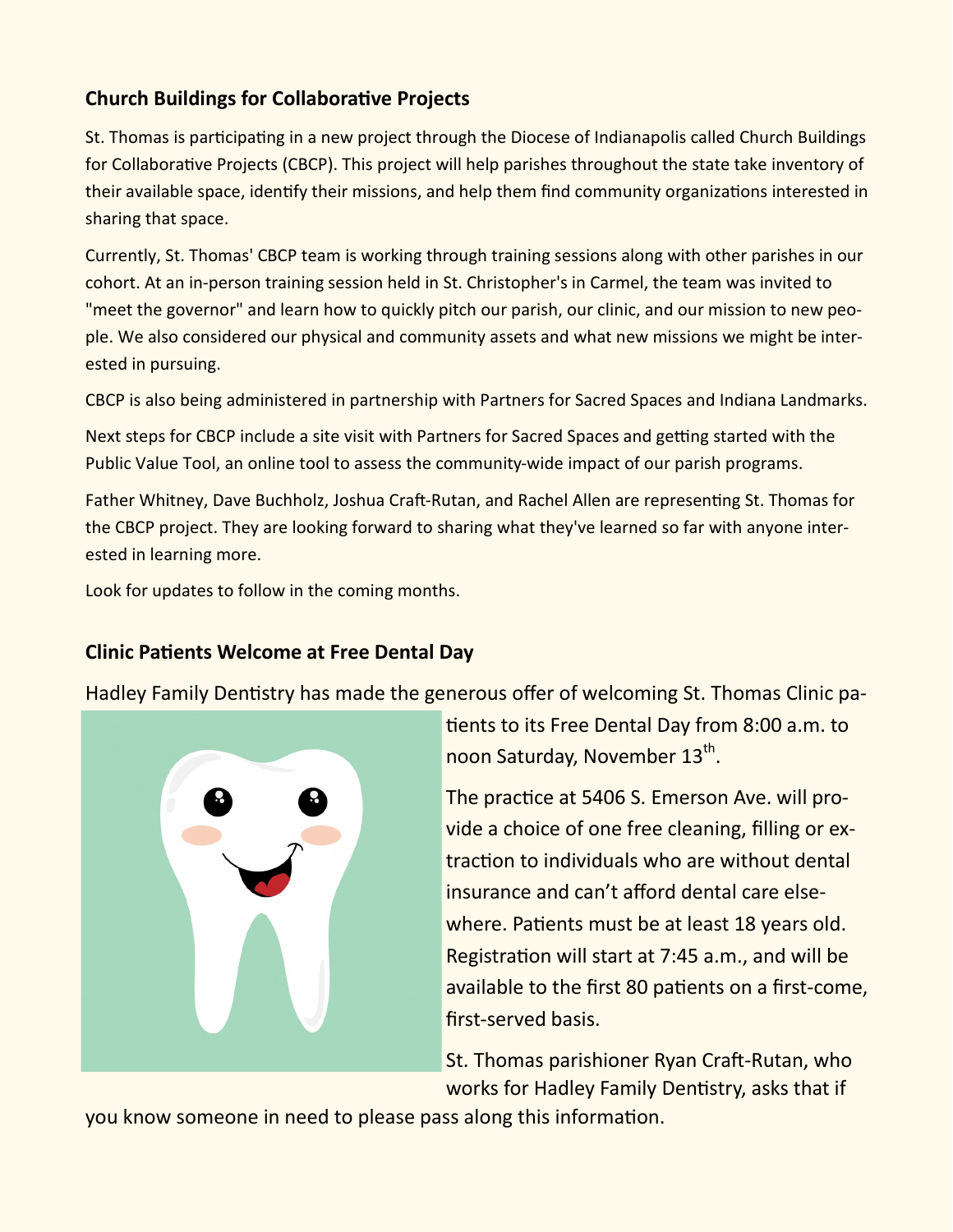

# **Exhibit Features Photos by Marikay**

Several of St. Thomas parishioner Marikay Kapke's photos

will be on exhibit November  $6^{th}$  through January 28 $^{th}$ , 2022 at Holliday Park Nature Center in Indianapolis. Called "Living with Nature," the exhibit features work by members of the Indiana Photographic Society. The opening reception will be from 2:00 to 4:00 p.m. Saturday, November  $6<sup>th</sup>$ . The exhibit then will be on view during Nature Center hours, Monday through Saturday, 9:00 a.m. to 5:00 p.m. Holliday Park Nature Center is at 6363 Spring Mill Road.



Robin Kares & Paula Sites have a new address: 565 Dove Drive East Franklin, IN 46131

### **Adult Forum Considers End-of-Life Issues**

Sigmund Freud has said we are incapable of imagining our own death. Have you wondered what your life will be like before your final hours? Have you had a conversation with others regarding what you want or need as you approach the end of your physical life's journey? Do you resonate with the idea of a "good" or "respectful" death?

At our Adult Forum on November 14th, I hope we can have some discussion surrounding our thoughts and feelings about a "good" or "respectful" death. Part of the discussion will include scriptures such as John 11:26 ("And whoever lives by believing in me will never die. Do you believe this?") and Ecclesiastes 12:7 ("Then shall the dust return to the earth as it was; and the spirit shall return unto God who gave it.")

Advanced directives are a good indication that a person has had at least part of the discussion with family and/or friends regarding end-of-life goals. Unfortunately, only about 4 to 25 per cent of people in the U.S. have completed any type of advanced directive. This number varies widely due to ethnicity, sex, etc.

What prevents us from having such discussions with those closest to us? I look forward to discussing this and other end-of-life subjects with you.

-Teresa Voorhees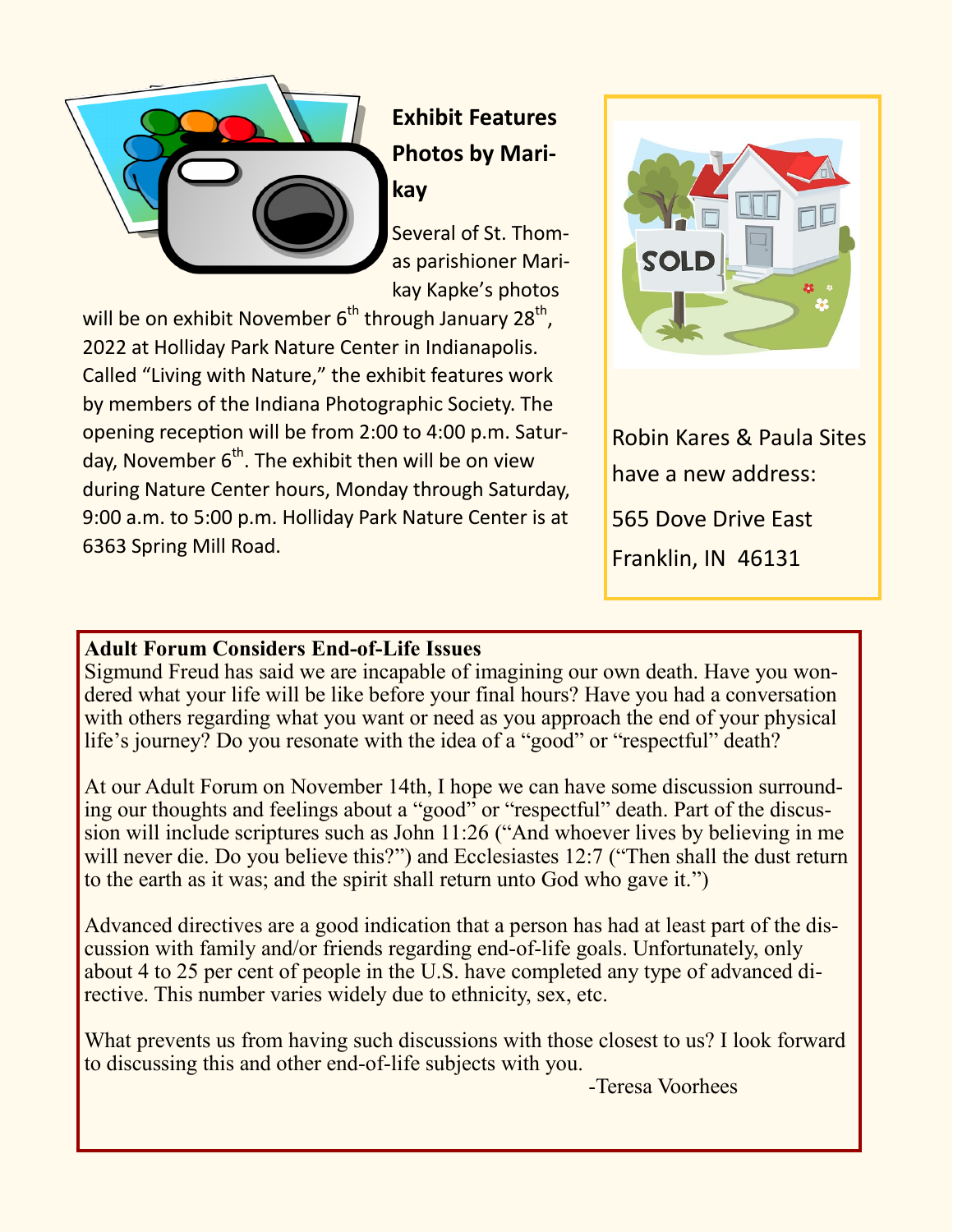

# **Junior Warden Thanks Fall Workday Crew**

St. Thomas had a good Fall Workday on October 2nd. Thanks to all the folks who showed up that day  $-$  as well as other days in September and October – to do necessary maintenance on our building and property.

Projects included reseeding the grounds, rubbing wood conditioner into pews, mulching the area around our sign out front, painting the Shelter House and shed, and cleaning the Shelter House cement and post pad. This work really helps keep our facility in good shape and lets people know we love and care for St. Thomas.

Please don't feel left out! For other jobs that we can do in and around St. Thomas, contact me at (720) 220-2920 or justssjlwahlberg@gmail.com.

## **Food Pantry Needs Personal Care Items in November**

A big "thank you" from the Interchurch Food Pantry of Johnson County to everyone who brought cake mix and icing and donated money to them in October.



The items needed for November are laundry detergent and personal care items (shampoo, soap, toothpaste, deodorant, lotion, etc.) Our next collection date will be November  $21^{st}$  (the  $3^{rd}$  Sunday in November).